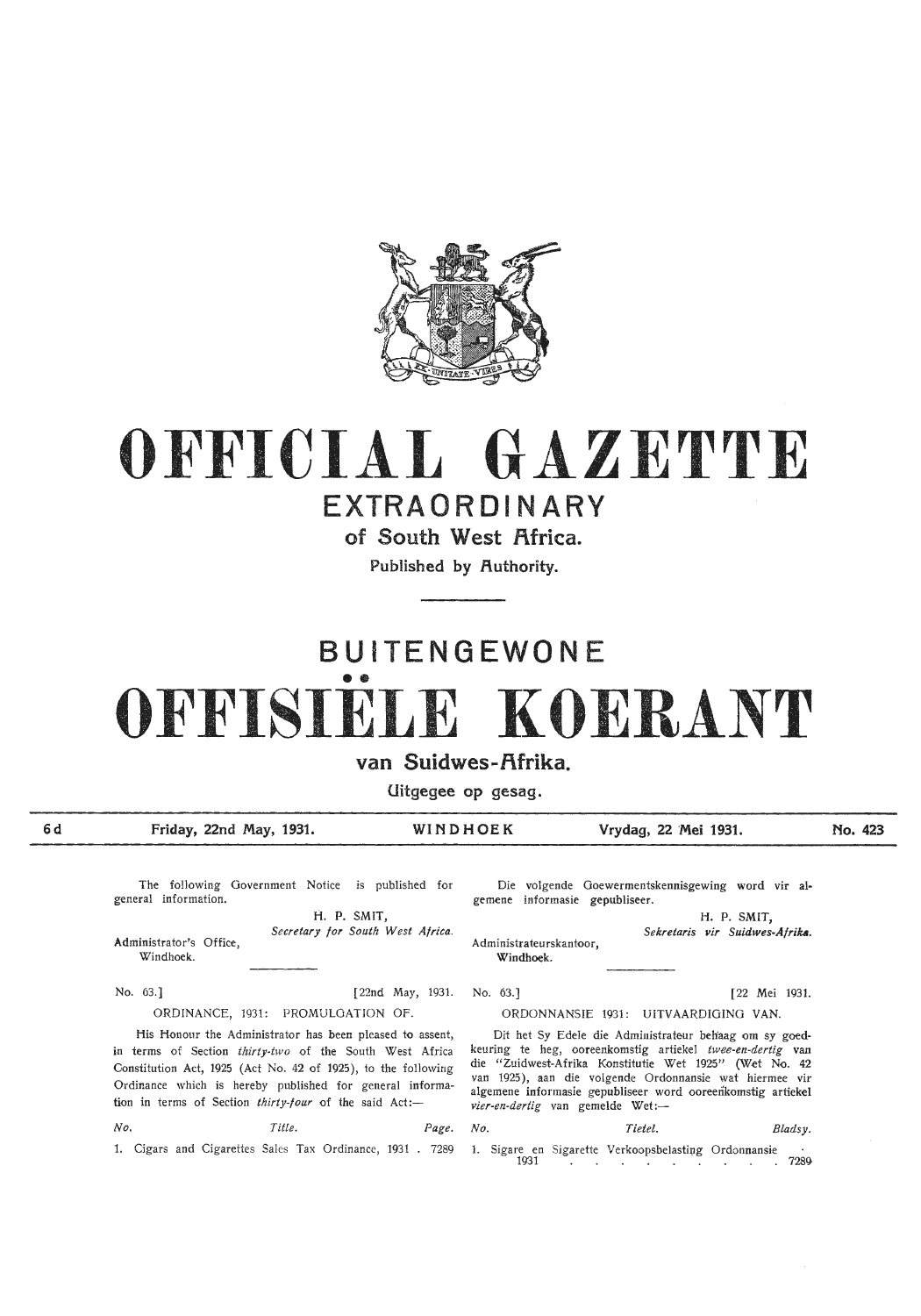cigars **and** cigarettes.

**ORDINANCE** 

*(Assented to 21st May, 1931.) ( Afrikaans text signed by tile Administrator.)* 

BE IT ORDAINED by the Legislative Assembly for the Territory of South West Africa as follows:-

1. In this Ordinance, unless inconsistent with the context,-

- "cigarettes" means and includes all articles made of tobacco rolled· or enveloped in paper or any substance other than tobacco ;
- " cigars" means and includes all articles made of tobacco, rolled or enveloped in tobacco;
- "container" means any tin, box, carton or other article in which cigarettes sold by retail or exposed for sale by retail are immediately enclosed;
- "exposed for sale by retail" includes being in any shop or premises in which retail transactions take plac~, and in the custody or under the control of the occupier of such shop or premises;
- " licensee" means and includes the South African Railways and Harbours Administration and every holder of a<br>dealer's licence, a general dealer's licence, a hawker's licence or a licence for the sale of tobacco by retail within a municipality, and every holder of a retail liquor<br>licence, a bottle licence or a club licence who holds a<br>licence as a dealer in aerated or mineral waters;
- "nett weight" means the weight of tobacco, together with that of the covering and attached mouthpiece, of in-<br>dividual cigars and cigarettes;
- "sale by retail" means any sale in whatever quantity to any person purchasing for any purpose other than the *bona fide* purpose of resale by him in the ordinary course of his business;

"tobacco" includes any substitute for tobacco;

"this Ordinance" includes any regulations made thereunder.

Imposition of<br>sales tax.

Collection of<br>sales tax on<br>cigars.

2. From and after the commencement of this Ordinance, every licensee or other person who sells any cigars or cigaret- tes by retail or exposes any cigarettes for sale by retail,. shall pay a sales tax on all such cigars and cigarettes. The said tax shall amount, in the case of cigars, to six shillings on every pound nett weight or fraction thereof, and, in the case<br>of cigarettes, to one penny on every one-half ounce nett weight or fraction thereof, or, where the number of the cigarettes is marked on the container, to one penny on every ten cigarettes or fraction thereof, unless they actually weigh<br>more, in which case the tax shall be calculated according to the nett weight. The sales tax shall be in addition to any other tax, duty or fee payable on or in respect of any other tax, dut<br>cigars or cigarettes.

3. (1) Not later than fifteen days after the expiry of every calendar quarter, the South African Railways and Harbours Administration shall render to the Secretary for<br>South West Africa and every other licensee shall render to the<br>magistrate of the district in which he carries on business a<br>sworn statement setting forth the nett w other licensee, as the case may be, by retail during such expired quarter, setting forth that fact, and shall pay · to that magistrate the tax imposed by this Ordinance in respect of the cigars sold by such Administration or such other licensee, as the case may be, by retail during such expired quarter.

(2) Not later than fifteen days after the expiry of every calendar quarter, every person other than a licensee who during the expired quarter has sold any cigars by retail shall render *to* the magistrate of the district in which the sale took place a sworn statement of the nett weight of cigars so sold by him during such expired quarter, and shall pay to that magistrate the tax imposed by this Ordinance in respect of the cigars so sold by him during such expired quarter.

To provide for the imposition of a tax on the sale of Om voorsiening te maak vir die oplegging van 'n belasting <sup>van 1931.</sup> **ORDONNANSIE** Ord. No. 1 **op die verkoop van sigare en sigarette.** 

*(Ooedgekeur* 21 *Mei* 1931.)

*(Afrikaanse teks deur die Administrateur geteken.)* 

DIT WORD VERORDEN deur die Wetgewende Ver- gadering vir die Gebied Suidwes-Afrika as volg:-

1. In hierdie Ordonnansie, tensy onbestaanbaar met die Woordbepaling. samehang,

- beteken en omvat "sigarette" al die artiekels uit tabak ge-<br>maak, in papier of enige stof ander as tabak gerol of daarmee omhul;
- beteken en omvat " sigare" al die artiekels uit tabak ge-maak, in tabak gerol of daarmee omhul;
- beteken "houer" enige blikkie, kissie, karton of ander artiekel, waarin sigarette, wat by die klein maat verkoop of by die klein maat vir verkoop uitgestal word, onmiddellik ingesluit is;
- omvat "vir verkoop by die klein maat uitgestal" die feit dat hulle in enige winkel of perseel is, waarin kleinhandel-transaksies plaasvind, en dat hulle in die be-<br>waring of onder die beheer is van die okkupeerder van<br>sodanige winkel of perseel;
- beteken en omvat "lisensiehouer" die Suid-Afrikaanse Spoorweë en Hawens Administrasie en elke houer van 'n handelaarslisensie, 'n algemene handelaarslisensie, 'n venters-<br>lisensie of 'n lisensie vir die verkoop van tabak b klein maat binne 'n munisipaliteit, en elke houer van<br>'n kleinhandel-dranklisensie, 'n bottellisensie of 'n klublisensie, wat 'n lisensie as 'n handelaar in koolsuurhou-<br>dende waters of mineraalwaters hou;
- beteken "nettogewig" die gewig van tabak, met inbegrip van . die van die bedekking en aangehegte mondstuk, van indiwiduele sigare en sigarette;
- beteken "verkoop by die klein maat" enige verkoop in watter hoeveelheid dan ook aan enige persoon, wat vir· enige doel koop ander as die *bona fide* doel van weerverkoop deur hom in die gewone loop van sy besigheid;

omvat "tabak" enige surrogaat van tabak;

omvat "hierdie Ordonnansie" enige regulasies daaronder vasgestel.

2. Vanaf en na die inwerkingtreding van hierdie Ordon- Oplegging van nansie moet elke lisensiehouer of ander persoon, wat enige verkoopsbelasting. sigare of sigarette by die klein maat verkoop of enige sigarette by die klein maat vir verkoop uitstal, 'n verkoopsbelasting op al sodanige sigare en sigarette betaal. Die voormelde belasting bedra, in die geval van sigare, ses sjielings op elke pond netto-<br>gewig of breuk daarvan, en, in die geval van sigarette, een<br>pennie op elke halwe ons nettogewig of breuk daarvan, of, waar<br>die getal van die sigarette op di op elke tien sigarette of breuk daar:an, tensy hulle werklik meer weeg, in watter geval die belasting volgens die nettogewig bereken moet word. Die verkoopsbelasting is buiten<br>en behalwe enige ander belasting, reg of fooi, wat op of ten opsigte van sigare of sigarette betaalbaar is.

3. (1) Nie later as vyftien dae na afloop van elke ka- Inning van verlenderkwartaal nie moet die Suid-Afrikaanse Spoorweë en koopsbelasting op Hawens Administrasie aan die Sekretaris vir Suidwes-Afrika sigare. en elke ander lisensiehouer aan die magistraat van die distrik waarin hy besigheid drywe 'n beedigde verklaring voorle, wat die nettogewig van sigare deur sodanige Administrasie of sodanige ander lisensiehouer, soos die geval mag wees, gedurende sodanige afgelope kwartaal verkoop uiteensit, en wat, as geen sigare deur sodanige Administrasie of sodanige ander lisensiehouer, soos die geval mag wees, gedurende so-<br>danige afgelope kwartaal by die klein maat verkoop is nie, daardie feit uiteensit, en moet aan daardie magistraat die belasting betaal, wat deur hierdie Ordonnansie opgelê is ten opsigte van die sigare deur sodanige Administrasie of so-<br>danige ander lisensiehouer, soos die geval mag wees, ge-<br>durende sodanige afgelope kwartaal verkoop.

(2) Nie later as vyftien dae na afloop van elke kalenderkwartaal nie moet elke persoon ander as 'n lisensiehouer, wat gedurende die afgelope kwartaal enige sigare by die klein<br>maat verkoop het, aan die magistraat van die distrik waarin die verkoop plaasgevind het, <sup>7</sup>n beëdigde verklaring voorlê omtrent die nettogewig van sigare aldus deur horn gedurende sodanige afgelope kwartaal verkoop, en moet hy aan daardie magistraat die belasting betaal wat deur hierdie Ordonnansie<br>opgelê is ten opsigte van die sigare aldus deur hom gedurende sodanige afgelope kwartaal verkoop.

**Ord.** No. 1 of 1931.

Definitions,